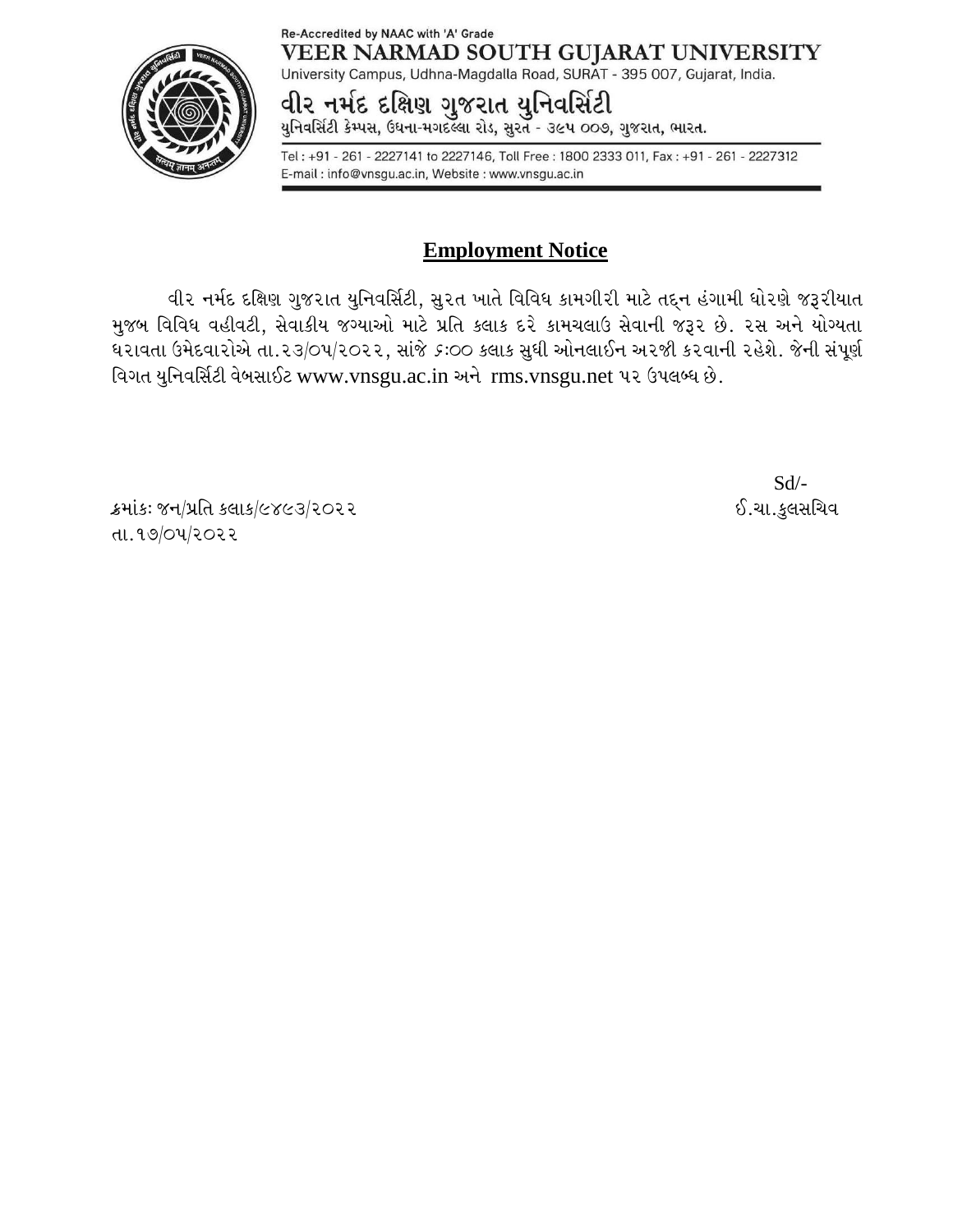**Revise:-**

| ક્રમ          | પોસ્ટ            | લાયકાત                                             | પ્રતિ કલાક               |
|---------------|------------------|----------------------------------------------------|--------------------------|
|               |                  |                                                    | મહેનતાણું                |
| 9.            | વહીવટી સહાયક –૧  | ધો૨ણ−૦૭ પાસ તથા નીચે                               | $40 -$                   |
| ર             | વહીવટી સહાયક– ૨  | ધો૨ણ−૧૦ થી નીચે                                    | $40 -$                   |
| $\mathcal{S}$ | વહીવટી સહાયક –૩  | ઘો૨ણ−૧૦ પાસ                                        | પપ $\leftarrow$          |
| $\alpha$      | વહીવટી સહાયક– ૪  | ઘો૨ણ −૧૨ પાસ                                       | $SO$ -                   |
| પ             | વહીવટી સહાયક– ૬  | સ્નાતક                                             | <u>ଏଠା<math>-</math></u> |
| $\epsilon$    | વહીવટી સહાયક –૭  | અનુસ્નાતક                                          | ও $4/-$                  |
| ৩             | વહીવટી સહાયક –૮  | કોમ્પ્યુટર વિષય સાથે સ્નાતક (કોમ્પ્યુટર સાયન્સ)    | ৩પ $-$                   |
| $\epsilon$    | વહીવટી સહાયક –૯  | કોમ્પ્યુટર વિષય સાથે અનુસ્નાતક (કોમ્પ્યુટર સાયન્સ) | $CO$ -                   |
| $\epsilon$    | વહીવટી સહાયક –૧૮ | Diploma Civil સાથે ૦૨ વર્ષ અનુભવ                   | $900$ $-$                |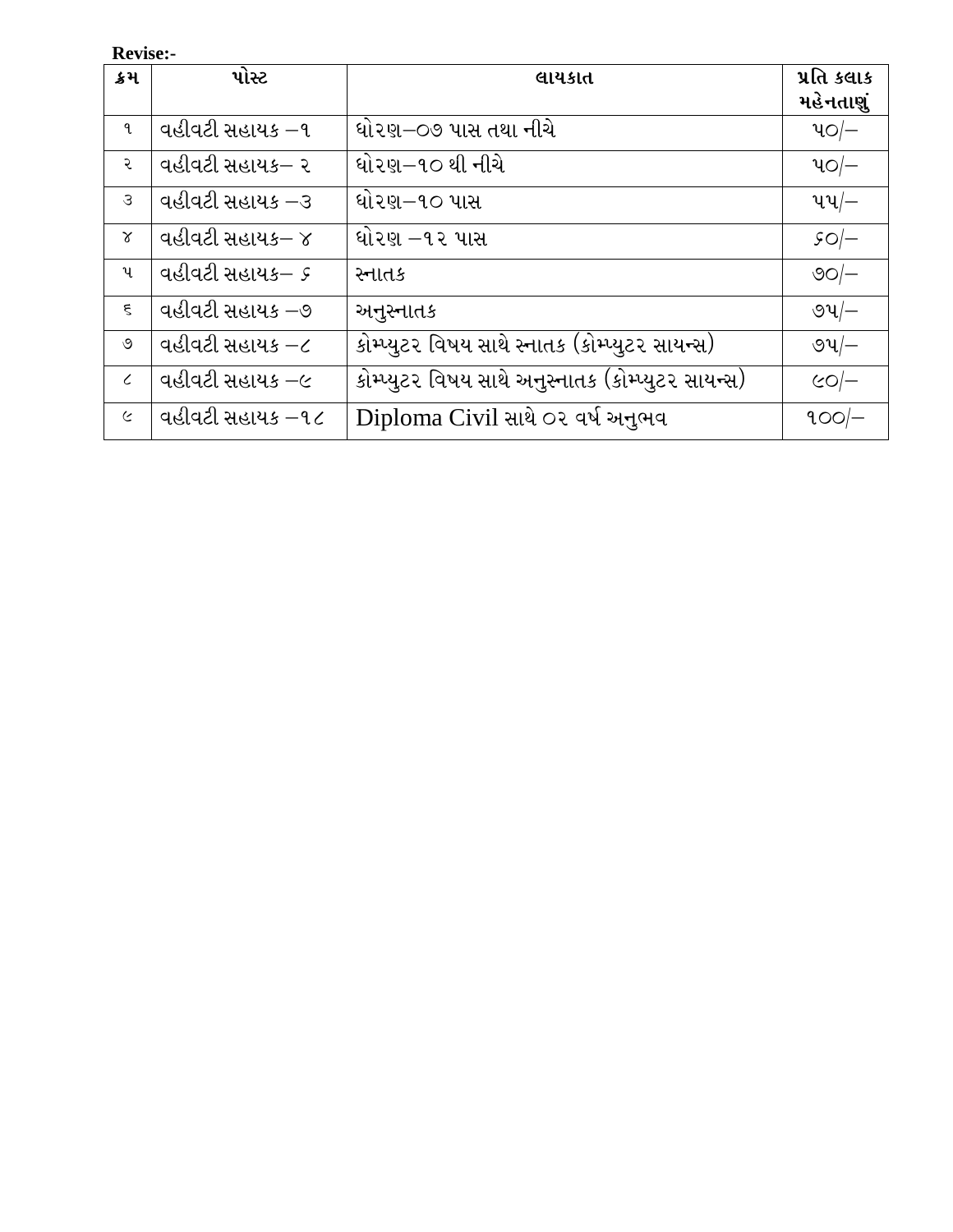

## પ્રતિ કલાક મહેનતાણાંના ધોરણે વહીવટી અને સેવાકીય જગ્યાઓ માટેના ઉમેદવારોને અરજી કરવા માટેની સૂચનાઓ

- $(q)$ સદર જાહેરાત અન્વયે ૩૦૦ કલાક/ત્રણ માસ માટે નિમણુંક કરવામાં આવશે જેની આખરી મંજુરી મા.કુલપતિશ્રી દ્વારા આપવામાં આવશે.
- (૨) ઉમેદવારે રોજગાર કચેરીમાં ફરજીયાત નોંધણી કરાવી Employment Registration Card અરજી સાથે અપલોક કરવાનું રહેશે.
- (૩) ઉમેદવારે સંબંધીત પોસ્ટ(જગ્યા) સંદર્ભે જરૂરી લાયકાત, અનુભવ, ઉંમર, ડ્રાઈવીંગ લાયસન્સ તેમજ અન્ય વધારાની લાયકાતો અંગેના પુરાવાની ખરી નકલ જોડવાની રહેશે.
- (૪) અ૨જી પત્રકમાં વધારાની માહિતી આપવા ઉમેદવારની સહી સાથેનો વધારાનો કાગળ સામેલ  $521.9159$
- (૫) અનામત કેટેગરી(એસ.સી./એસ.ટી./એસ.ઈ.બી.સી./વિકલાંગ) ધરાવતાં ઉમેદવારોએ સક્ષમ સ૨કા૨ી સત્તા અધિકા૨ીશ્રીનું સર્ટીફીકેટ ઈન્ટ૨વ્યુ સમયે સાથે લાવવાનું ૨હેશે.
- $(\zeta)$ ઉમેદવારે ભરેલ અરજીપત્રકમાં પત્રવ્યવહારના સરનામાં, ફોન નંબરમાં ફેરફાર થાય તો તે અંગેની લેખિતમાં જાણ કુલસચિવશ્રી, વી૨ નર્મદ દક્ષિણ ગુજ૨ાત યુનિવર્સિટી, ઉઘના–મગદલ્લા રોડ, સુરત – ૩૯૫ ૦૦૭ ને કરવાની રહશે.
- (૭) અધૂરી ભરેલ વિગતવાળા અરજી પત્રક ગ્રાહય રાખવામાં આવશે નહી.
- (૮) ઉમેદવારે જરૂરી લાયકાત ધોરણ તપાસીને પૂરેપૂરી માહિતી મેળવીને અરજીપત્રક ભરવાનું રહેશે. લાયકાત અંગે કોઈપણ પૂછપરછ ઘ્યાને લેવામાં આવશે નહી.
- (૯) ઉમેદવારે સ્વખર્ચે પરીક્ષા/ કોમ્પ્યુટર ટેસ્ટ/ ઈન્ટરવ્યુમાં હાજર થવાનું રહશે.
- (૧૦) ઈન્ટરવ્યની તારીખ અને સ્થળની સચના ઉમેદવારને ઈમેઈલ/એસ.અમ.એસ. દ્વારા કરવામાં આવશે
- (૧૧) પ્રત્યક્ષ અથવા પરોક્ષ દાબદબાણ ઉમેદવારને ગેરલાયક ઠેરવવાને પાત્ર છે.
- (૧૨) ઈન્ટરવ્યુ સમયે કોવિડ–૧૯ મહામારીને કારણે સામાજીક દૂરી જાળવી કોરોના માટેની સ૨કા૨શ્રીની SOP (માર્ગદર્શિકા)નો ચુસ્ત પણે પાલન ક૨વાનું ૨હેશે.
- (૧૩) કોઈપણ જગ્યા ભરવા માટે જગ્યા ભરવાનો નિર્ણય, ફેરબદલ કરવા માટે અથવા જગ્યા નહિ ભ૨વા માટે યુનિવર્સિટીનો અબાધિત અધિકા૨ ૨હશે.
- (૧૪) કોઈપણ ઉમેદવાર અગર ખોટી માહિતી આપશે, અધુરી માહિતી કે માહિતી છુપાવવાની કોશિષ કરશે તો તે ઉમેદવાર જે તે જગ્યા માટે ગેરલાયક ઠરશે. અગર આવા ઉમેદવારની નિમણૂંક થશે તો તેને બરતરફ કરવામાં આવશે.
- (૧૫) યુનિવર્સિટીના નિયમોને આધિન જે તે ઉમેદવારને નિમણૂંક આપવામાં આવશે.